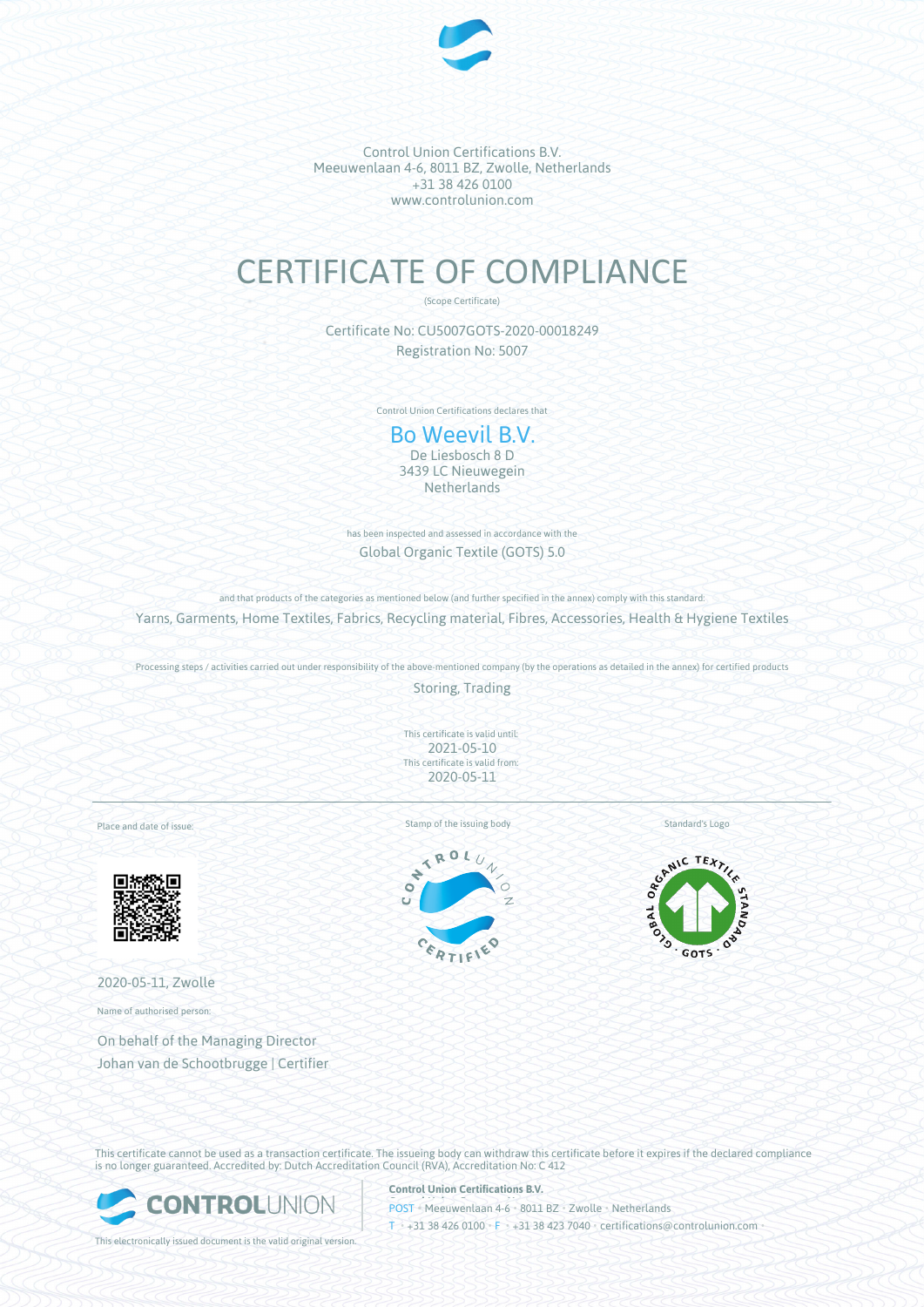

## Annex to certificate no.: CU5007GOTS-2020-00018249 **Bo Weevil B.V. Global Organic Textile (GOTS)**

In specific the certificate covers the following products:

| <b>Name of product</b>                            | Label grade | <b>Processing unit(s)</b> |  |
|---------------------------------------------------|-------------|---------------------------|--|
| Bag - 100% Organic Cotton                         | Organic     | Bo Weevil B.V.            |  |
| Bag 100% organic cotton + lamination              | Organic     | Bo Weevil B.V.            |  |
| Blouse - 100% Organic Cotton                      | Organic     | Bo Weevil B.V.            |  |
| Blouse - 95% Organic Cotton + 5% Elastane         | Organic     | Bo Weevil B.V.            |  |
| Cotton ginned - 100% Organic Cotton               | Organic     | Bo Weevil B.V.            |  |
| Cotton pad - 100% Organic Cotton                  | Organic     | Bo Weevil B.V.            |  |
| Cotton wool - 100% Organic Cotton                 | Organic     | Bo Weevil B.V.            |  |
| Dish cloths - 100% Organic Cotton                 | Organic     | Bo Weevil B.V.            |  |
| Dress - 100% Organic Cotton                       | Organic     | Bo Weevil B.V.            |  |
| Dress - 95% Organic Cotton + 5% Elastane          | Organic     | Bo Weevil B.V.            |  |
| Hoodie - 100% Organic Cotton                      | Organic     | Bo Weevil B.V.            |  |
| Hoodie - 95% Organic Cotton + 5% Elastane         | Organic     | Bo Weevil B.V.            |  |
| Jacket - 100% Organic Cotton                      | Organic     | Bo Weevil B.V.            |  |
| Jacket - 95% Organic Cotton + 5% Elastane         | Organic     | Bo Weevil B.V.            |  |
| Knitted fabric - 100% Organic Cotton              | Organic     | Bo Weevil B.V.            |  |
| Knitted fabric - 95% Organic Cotton + 5% Elastane | Organic     | Bo Weevil B.V.            |  |
| Shirt - 100% Organic Cotton                       | Organic     | Bo Weevil B.V.            |  |
| Shirt - 95% Organic Cotton + 5% Elastane          | Organic     | Bo Weevil B.V.            |  |
| Sweater - 100% Organic Cotton                     | Organic     | Bo Weevil B.V.            |  |
| Sweater - 95% Organic Cotton + 5% Elastane        | Organic     | Bo Weevil B.V.            |  |
| Tea towels - 100% Organic Cotton                  | Organic     | Bo Weevil B.V.            |  |
| Towel - 100% Organic Cotton                       | Organic     | Bo Weevil B.V.            |  |
| Trousers - 100% Organic Cotton                    | Organic     | Bo Weevil B.V.            |  |
| Trousers - 95% Organic Cotton + 5% Elastane       | Organic     | Bo Weevil B.V.            |  |
| Woven fabric - 100% Organic Cotton                | Organic     | Bo Weevil B.V.            |  |
| Woven fabric - 95% Organic Cotton + 5% Elastane   | Organic     | Bo Weevil B.V.            |  |
| Yarn - 100% Organic Cotton                        | Organic     | Bo Weevil B.V.            |  |
|                                                   |             |                           |  |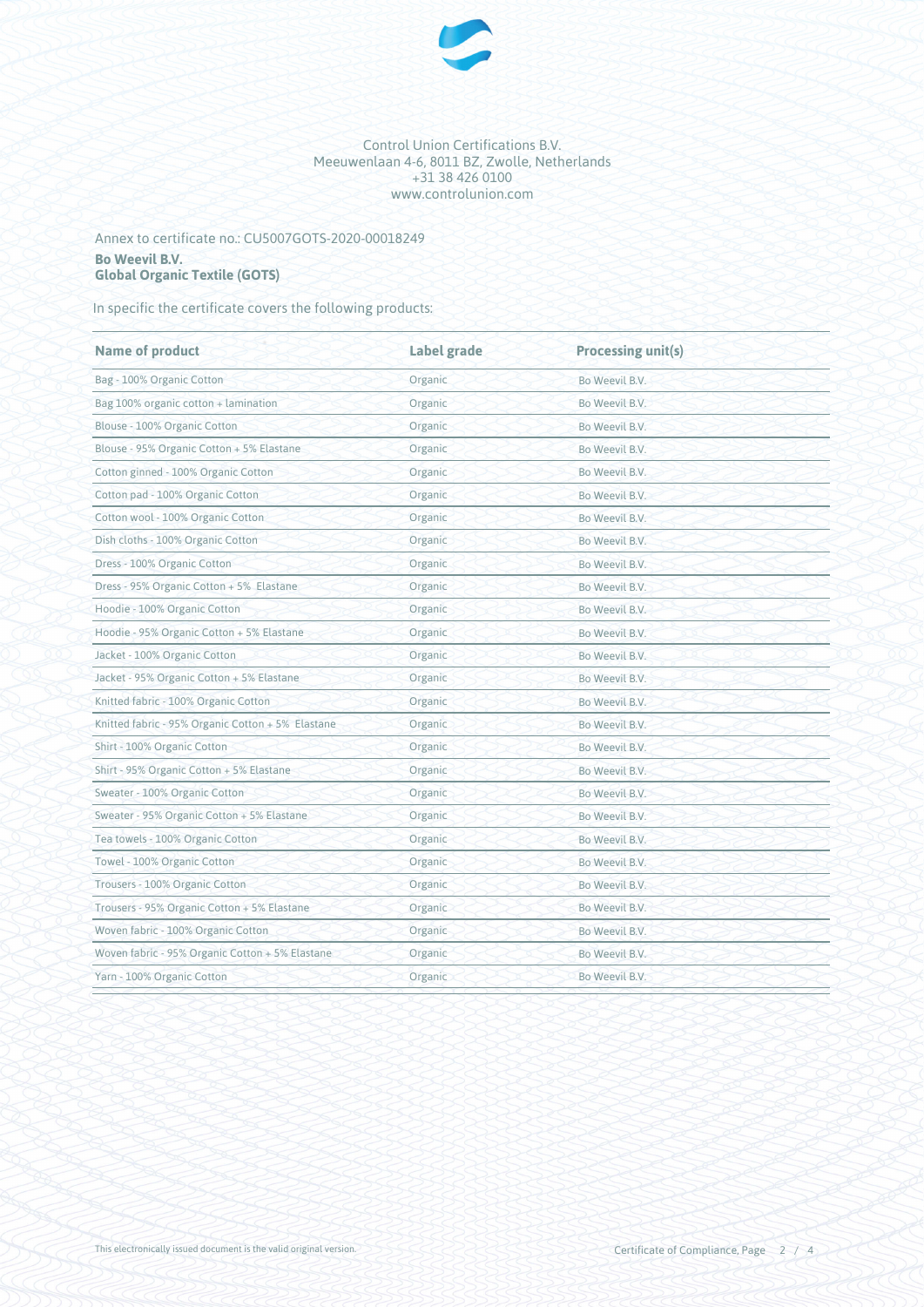

Annex to certificate no.: CU5007GOTS-2020-00018249 **Bo Weevil B.V. Global Organic Textile (GOTS)**

Place and date of issue:







2020-05-11, Zwolle

Name of authorised person:

On behalf of the Managing Director Johan van de Schootbrugge | Certifier